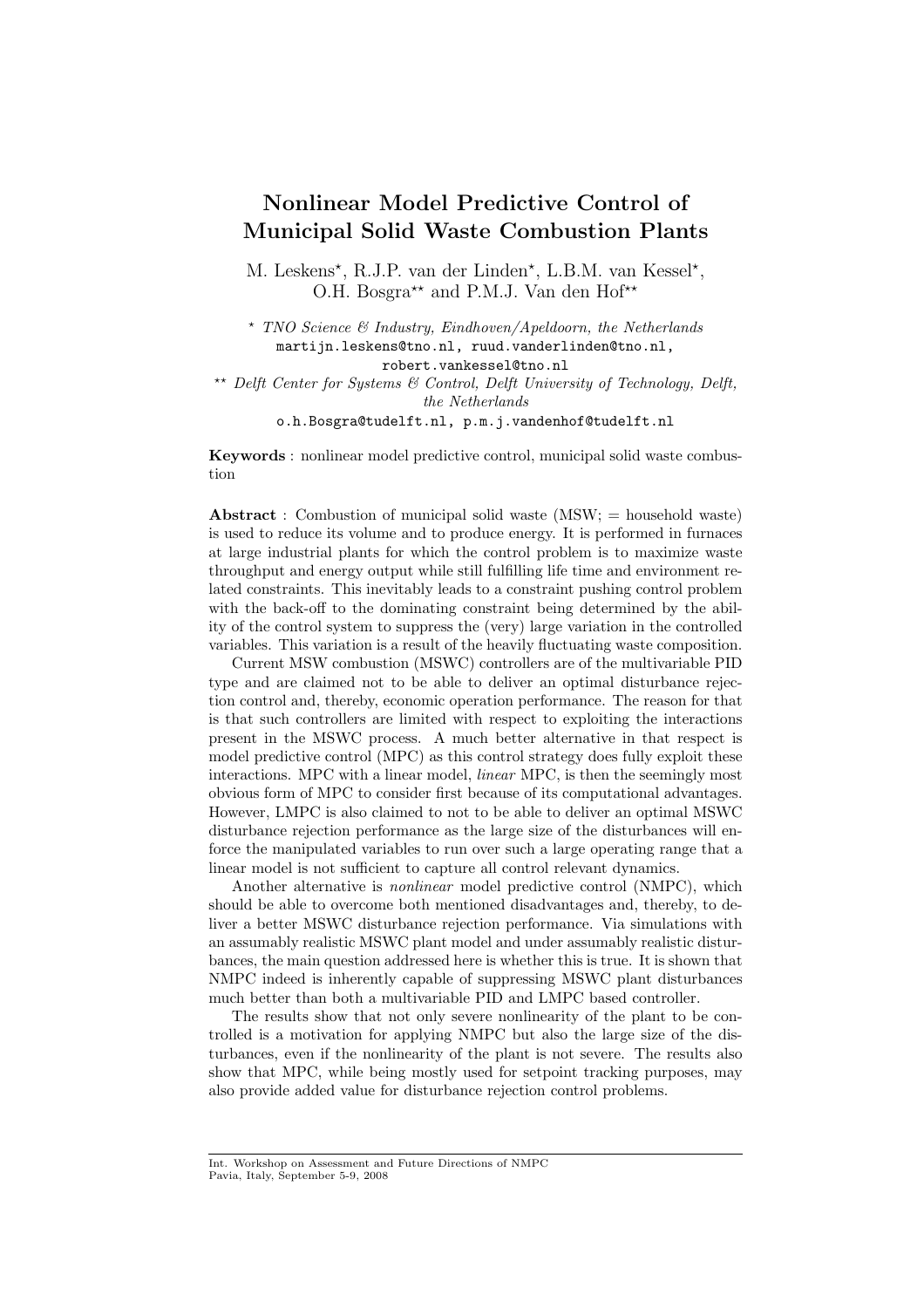## 1 Introduction

Due to lack of space, combustion of municipal solid waste (MSW) forms a suitable alternative to dumping for many parts of the world, in particular highly densily populated ones, despite the associated (assumed) negative effects on the environment. Although the removal of waste is the main motivation for waste combustion, it also often represents a lucrative business as the waste combustor is paid for the amount of waste that is processed. Also, the energy that results from waste combustion is often used to produce heat and/or electricity that is sold to surrounding plants or communities.

The goal for MSW combustion (MSWC) controllers can be stated as to maximize waste throughput and (thereby) energy output while still fulfilling lifetime related and environmental objectives. This leads to a constraint pushing type of control behaviour where the aim is to operate as closely as possible to the dominating (environment or lifetime related) constraint while violating this constraint a minimal number of times. The back-off, i.e. average distance, to this constraint is determined by the capability of the combustion control system to suppress the variations that are present on the controlled variables. These variations are very large for MSWC plants due to the inevitable large variation in waste composition. Reducing the size of these variations reduces the backoff and, thereby, allows for the operation at an economically more profitable operating point. As the amount of waste that is processed per year is very large for a typical MSWC plant, each small gain in back-off leads to a large increase in profit for such plants.

Current MSW combustion control systems are of the multivariable PID type and are not thought to be able to deliver a good disturbance rejection and, thereby, economic operation performance. The main reason for that is thought to be the limited capability in exploiting the interactions present in the MSWC process. This has been the motivation to consider alternative multivariable MSWC control strategies that exploit these interactions much better. In particular, it has been the motivation to consider model predictive control (MPC) strategies due to the availability of a validated low order first-principles model of the MSWC process (see [1]). The most common implementation of MPC is in the form of linear MPC (LMPC), i.e. by using a linear model of the plant to be controlled. However, it is thought that also this type of controller is not capable of delivering a fully optimal control performance for MSWC plants. The reason for that is that the large size of the disturbances will enforce the manipulated variables to run over such a large operating range that a linear model is not sufficient to capture all control relevant dynamics. This has been the motivation to consider nonlinear MPC (NMPC), which uses a nonlinear model of the plant to be controlled. Helpful in this respect was that the literature on NMPC seemed to suggest that that this control strategy is computationally feasible for low order nonlinear models.

However, so far, this motivation for applying NMPC has not been supported by experimental or synthetic data. The aim of this paper is to fill this gap. In other words, the main question addressed in this paper is whether NMPC based MSW combustion control systems are truly capable of delivering a largely better control performance than conventional and LMPC based such controllers. This question is answered here for a typical MSW combustion control  $c.q.$  disturbance rejection problem using simulations with an assumably realistic MSWC

Int. Workshop on Assessment and Future Directions of NMPC Pavia, Italy, September 5-9, 2008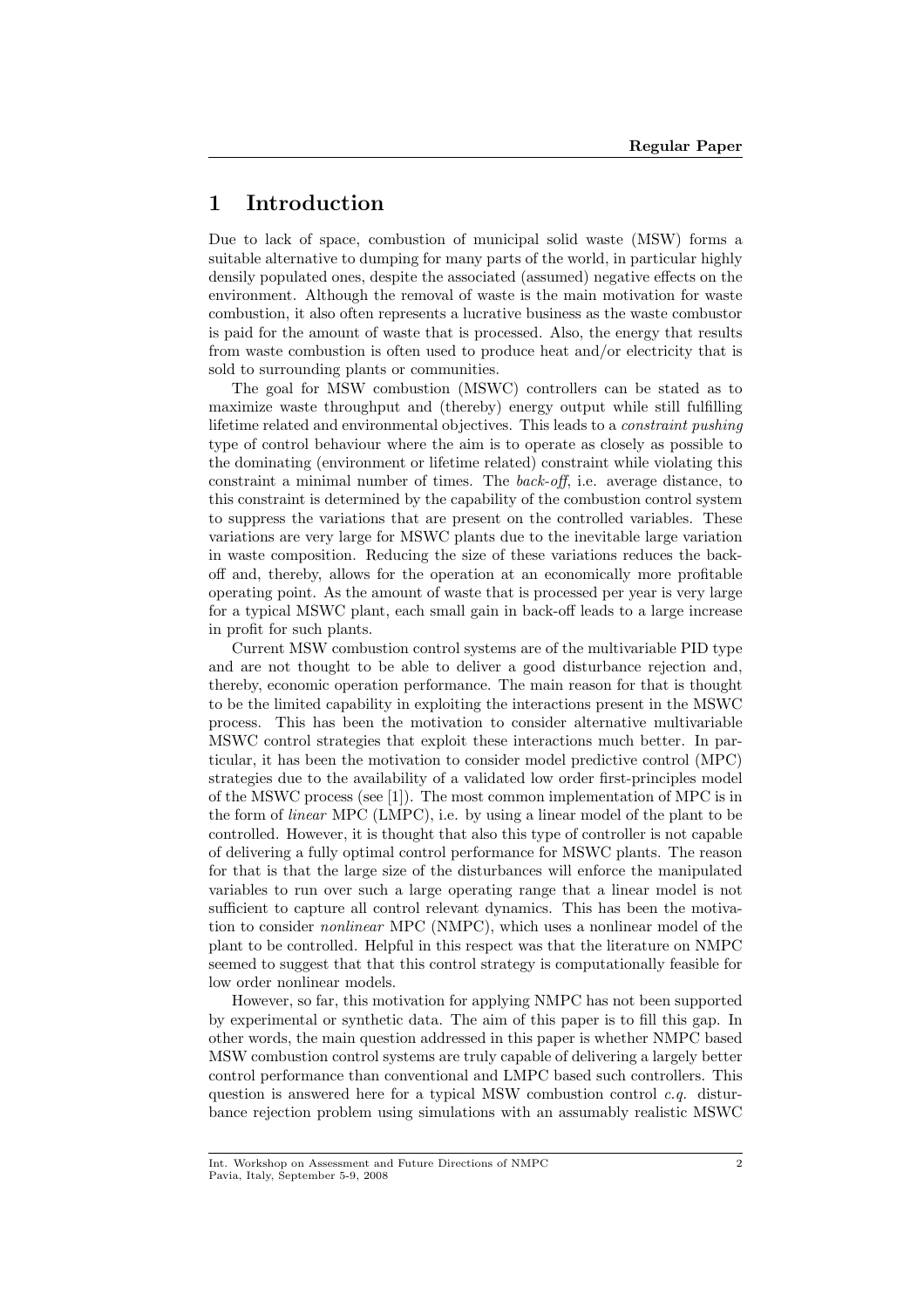

Figure 1: A typical MSWC plant.

plant model and under assumably realistic disturbances. Notably, these simulations are performed for the state feedback case, i.e. for the case that perfect information of the initial states and disturbances is available to the MPC controllers. This provides an answer to the question whether at least for this most ideal case the NMPC based controller is capable of outperforming the other two controllers. Only if this is the case, further research on NMPC based MSWC plant control can be motivated (taking into account model error, measurement noise and state estimation issues). As a side-effect, the results also answer the question whether LMPC based MSW combustion control is inherently capable of outperforming conventional such control.

The contents of this paper is as follows. First, in section 2, control of MSWC plants is discussed. This section also includes a definition of both the conventional, multivariable PID, MSWC controller and the MSWC control problem considered in the comparison of the controllers. Then, in section 3, the state feedback NMPC strategy considered in this comparison is outlined. The comparison itself is subsequently discussed in section 4. This section also discusses in more detail the setup of the corresponding simulations and the LMPC controller used in these simulations. The conclusions of the work presented here are collected in section 5.

## 2 Control of MSWC plants

Municipal solid waste is typically combusted at a plant as depicted in figure 1. After having been collected from households and transported to the MSWC plant, for example by truck, it is stored in a large bunker from which it is transported by cranes into a large chute. At the bottom of the chute the waste is pushed onto a moving grate by a ram. The waste is combusted while it is traveling on this grate using oxygen from air flows that are fed through holes in the grate (primary air flow) and furnace side walls (secondary air flow) to the solid waste layer and gas phase above it. The resulting flue gas enters a boiler delivering heat which is transformed into steam and, subsequently, into energy in the form of heat and/or electricity. The latter is typically sold to surrounding communities and/or industrial plants. Having passed the boiler, the flue gas is cleaned from residues that are not allowed to enter the surroundings.

Control of MSWC plants is performed by two independently operated control systems: (i) a control system for the furnace part, denoted as the combustion

Int. Workshop on Assessment and Future Directions of NMPC Pavia, Italy, September 5-9, 2008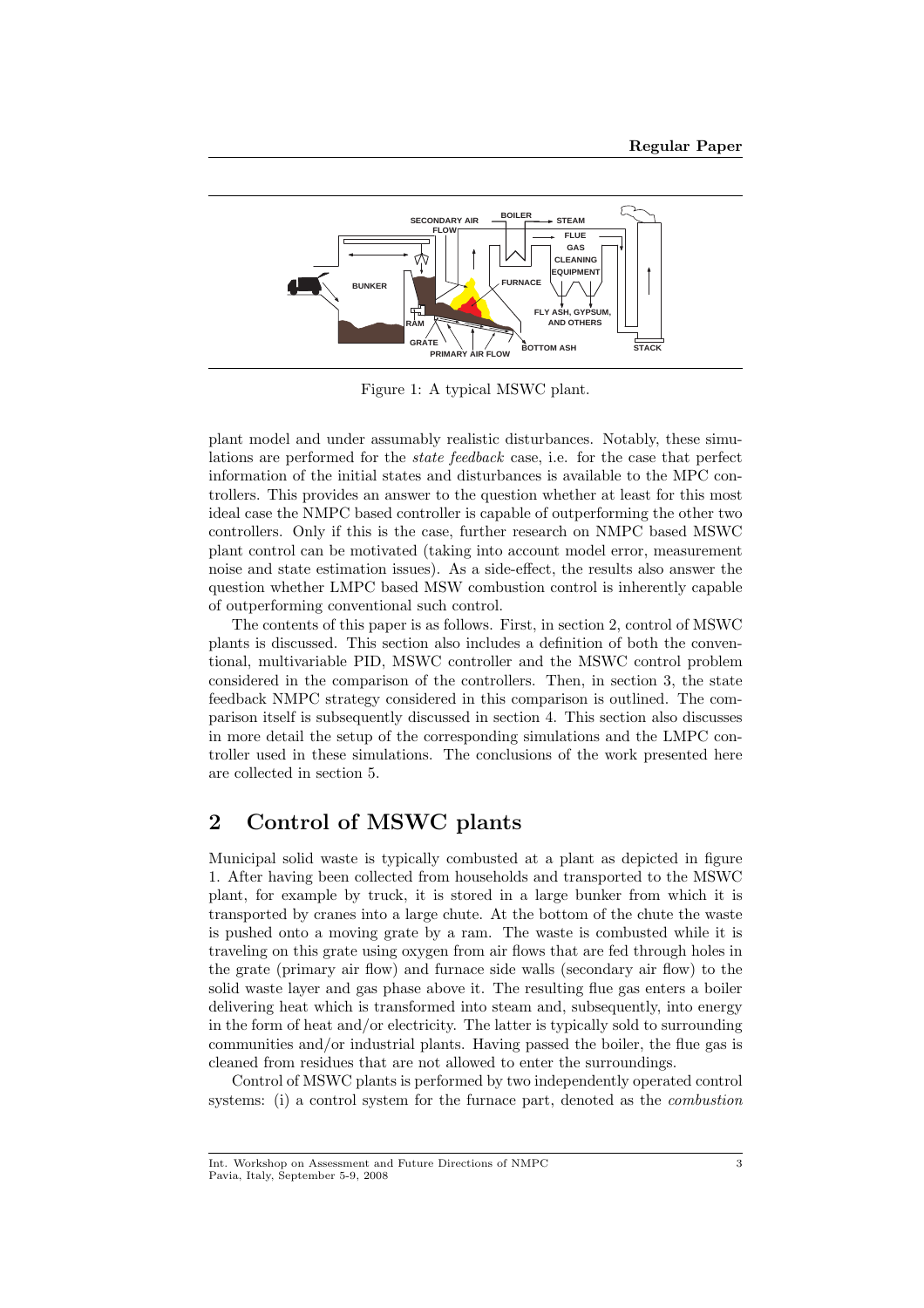

Figure 2: Combustion control at MSWC plants.

control system, and (ii) flue gas cleaning (air pollution, "post-combustion") control systems. The latter control systems, indeed, solely aim to minimze the amount of toxic flue gas components to below the limits required by law. The combustion control system controls the conditions in the furnace. Its aim can be stated as to maximize waste throughput and (thereby) energy output, while fulfilling lifetime related and environmental objectives. The reason for aiming to maximize waste throughput and energy output is that a waste combustor is paid for each amount of processed waste and produced energy. Consequently, the economically optimal operating point for an MSWC plant is a point that is as close to the dominating (environment or lifetime related) constraint as possible while violating this constraint a minimal number of times. The backoff, i.e. average distance, to this constraint is determined by the capability of the combustion control system to suppress the variations that are present on the controlled variables (CVs). These variations are very large for MSWC plants due to the inevitable large variations in the waste composition. In fact, minimization of these variations allows to operate closer to the dominating constraint and, thereby, to operate at an economically more profitable operating point. As the amount of waste that is processed per year is very large for a typical MSWC plant, each small gain in back-off leads to a large increase in profit over a year for such plants.

A typical combustion control system for MSWC plants is depicted in figure 2. The CVs here are (i) the steam production  $\phi_{st}$  and (ii) the  $O_2$  concentration in the flue gas. The manipulated variables (MVs) are (i) the setpoint for the ram frequency  $u_{ram}$ , which determines the waste flow to the furnace, (ii) the setpoint for the grate frequency  $u_{sog}$ , which determines the residence time of the waste on the grate, (iii) the primary air flow  $\phi_{prim}$  and (iv) the secondary air flow  $\phi_{sec}$ . Typically, an upper limit is imposed on  $\phi_{st}$  out of lifetime considerations. Also, a lower limit is imposed on  $O_2$  (by law) to ensure that sufficient  $O_2$  is available for combustion and, thereby, to prevent the formation of undesired elements (CO). The aim of the combustion controller is to maximize  $u_{ram}$  and  $\phi_{st}$ while violating these limits a minimum number of times. This implies that the optimal operating point is as close as possible to one of the two limits, whichever dominates, while violating it as few times as required. Violation occurs due to the waste composition variation induced disturbances on the CVs. Obviously,

Int. Workshop on Assessment and Future Directions of NMPC Pavia, Italy, September 5-9, 2008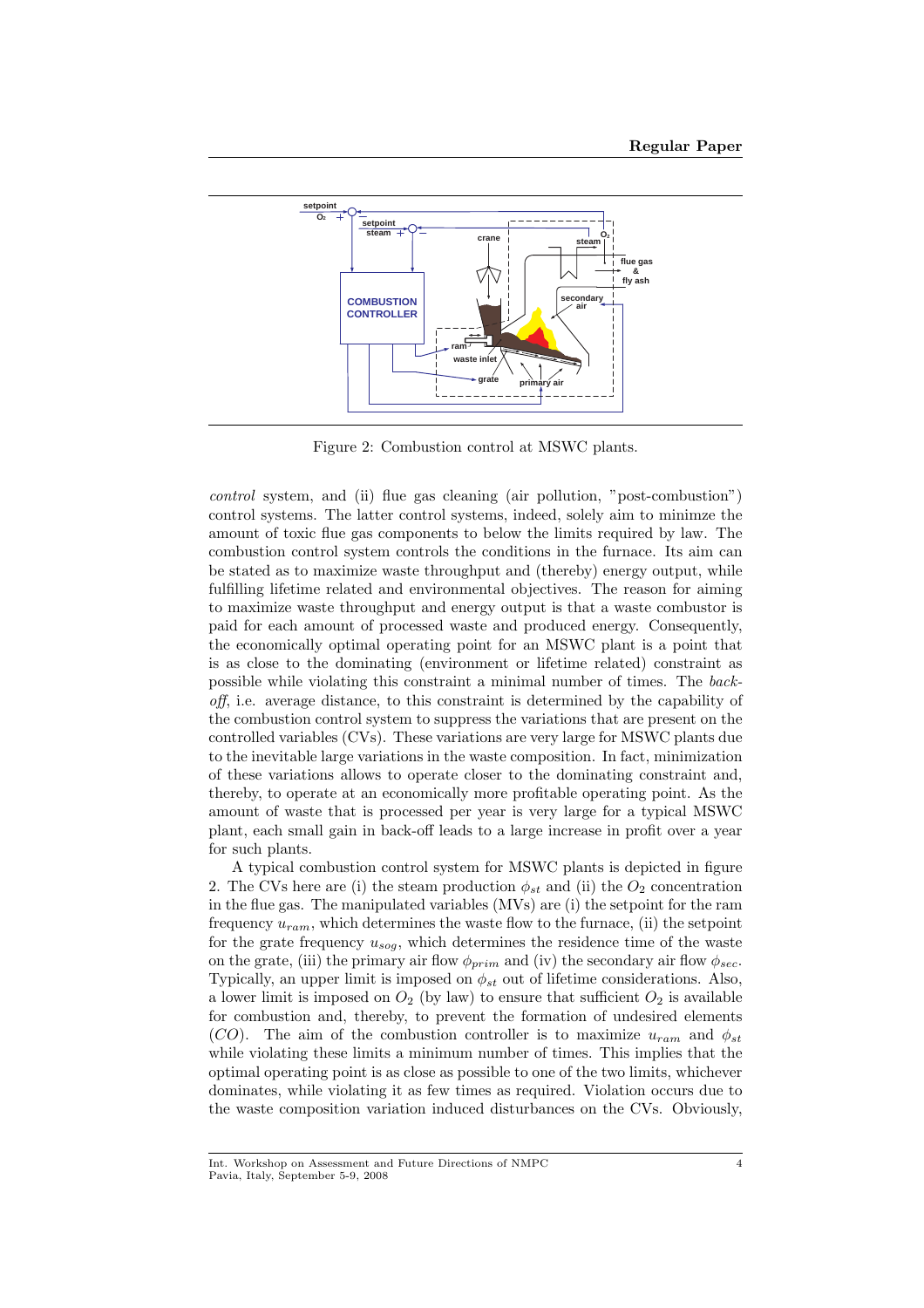the combustion controller that reduces the corresponding fluctuations in  $\phi_{st}$ and  $O_2$  to a minimum is the one that allows to operate the MSWC plant at its economic optimum.

The control problem considered in this paper is that of minimizing as much as possible the fluctuations in  $\phi_{st}$  and the  $O_2$  by optimally manipulating  $u_{ram}$ ,  $u_{sog}, \phi_{prim}$  and  $\phi_{sec}$ . The constraints on  $\phi_{st}$  and  $O_2$  are, notably, not explicitly taken into account here: the handling of these constraints (which is considered one of the main motivations for applying MPC) by the controllers considered in this paper is not discussed here.

One of the controllers that is used in this paper for tackling the considered control problem is of the conventional, multivariable PID type. This controller, which for reasons of space is not discussed here in detail, has been designed on the basis of a detailed analysis of the MSWC plant dynamics as encountered in estimated black-box models and first-principles models (see [1, 2]). This controller is thought to sufficiently well represent the performance of commercially available conventional MSWC plant controllers (in fact, to even perform better).

## 3 A state feedback MSWC NMPC strategy

#### 3.1 Model

The state feedback MSWC plant NMPC strategy proposed and employed here uses an extended version of one of the two low order ( $n \approx 3-4$ ) first-principles models presented in [1]. One of these two models has been adapted to and validated against real-life data, though in an indirect manner using closed-loop system identification techniques to remove the validation problems due to the large disturbances present on the data. See [1] and [2] for the applied validation techniques and corresponding results. The validated model was found to be in good agreement with the real MSWC plant dynamics, providing confidence in the hypothesis that the main dynamics of an MSWC plant can be captured in a low order first-principles model. For reasons of space, these dynamics, as encountered in the mentioned MSWC plant models, are not discussed here. For that, see [1].

#### 3.2 Implementation

The state feedback MSWC plant NMPC strategy proposed and employed in the simulations here follows the standard receding-horizon control approach of repeatedly, i.e. at each sample time, solving a finite-horizon open-loop optimal control problem for newly provided initial state and disturbance values. The first of the resulting MVs are then implemented at the next sample time on the plant to be controlled, after which the optimal control problem is solved again for newly obtained initial state and disturbance values. In addition, as is common in (N)MPC applications, the disturbances in the optimal control problem are held constant over the whole prediction horizon.

The optimal control problem is solved using a sequential approach where the integration of the model equations and the computation of constraint and objective function values are solved in an inner loop to provide the objective function and constraint values and their gradients to the nonlinear programming

Int. Workshop on Assessment and Future Directions of NMPC Pavia, Italy, September 5-9, 2008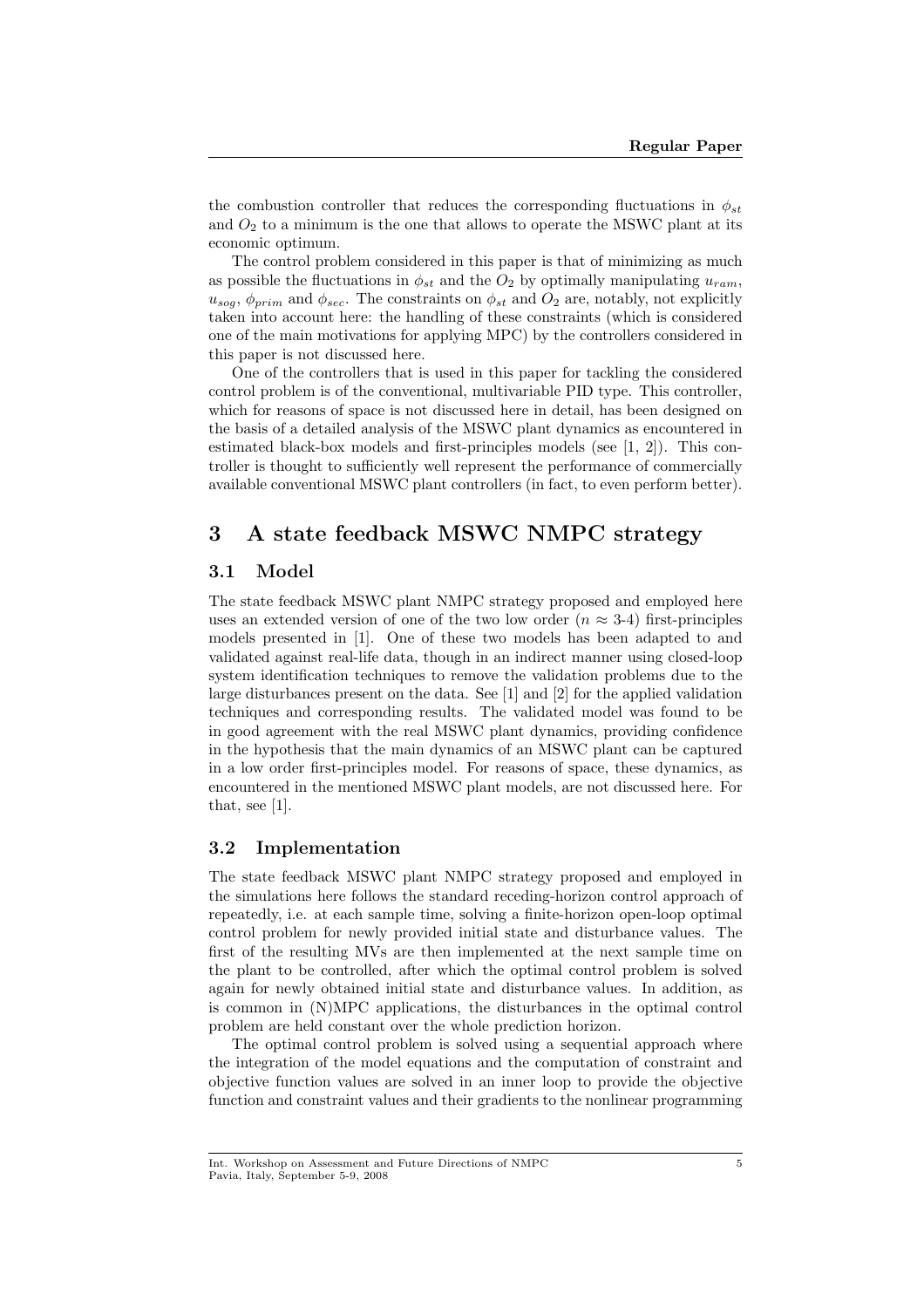problem (NLP) solver in the outer loop. For the computation of the gradients, sensitivity equations are used. Also, the MVs are parametrized as piecewise constants. The NLP is solved by means of a sequential quadratic programming (SQP) method derived from [3].

No stability constraints are employed. Instead, a large prediction horizon is used to mimic the infinite-horizon controller and, thereby, to inherit its stability properties.

A major factor in the development of the NMPC controller was the (very) low simulation time of the employed MSWC plant model (to which the low order of this model obviously contributed): as a consequence of this, the use of more sophisticated optimal control problem solution methods, such as the simultaneous approach [5], could be circumvented. Alternatively, the use of stability constraints, to reduce the prediction horizon and thereby the NMPC computation time (which, arguably, is one of the main reasons for using stability constraints), could be circumvented.

A final comment here is that no integral action is incorporated in the NMPC controller used for the simulations discussed here because no constant unknown disturbances and (for this controller) no model/plant mismatch are present in these simulations. When this is the case, no significant offsets in the CVs are obtained with an NMPC controller as long as the optimal control problem solver does not provide a persistent deviation from the optimal solution.

### 4 Comparison of the controllers

#### 4.1 Setup of the simulations

All controllers had to solve the combustion control problem defined in section 2. More specific, their aim was to minimize the deviations of the CVs from their setpoints, which were defined to be 16 for  $\phi_{st}$  and 6 for  $O_2$ . As all controllers were capable of delivering offset-free control with respect to these setpoints, the variation in the corresponding CVs was equivalent to their variation around these setpoints. As mentioned in section 2, constraints did not play a role in the simulations.

The model that was used in the simulations as the plant to be controlled was the same as that used in the NMPC controller, see section 3.1, with disturbance realizations thought to be chosen with realistic characteristics (using experience with data obtained from control projects at large-scale MSWC plants).

The LMPC controller had to solve the same (least-squares, inequality constrained) optimal control problem as that of the NMPC controller (same setpoints and weightings, etc.). It was equipped with integral action to remove offsets due to model/plant mismatch. This integral action was not implemented in the usual way of adding integrating disturbances that asymptotically close the gap between real and estimated outputs but by adapting the setpoints via integrators operating on the observed differences between real outputs and their setpoint counterparts. For details about the conventional and NMPC controller, one is referred to the discussions in sections 2 resp. 3. To determine the performances of the LMPC and NMPC controllers for the perfect information case, both these controller were provided each sample time with the true one-sampletime-ahead initial states and disturbances.

Int. Workshop on Assessment and Future Directions of NMPC Pavia, Italy, September 5-9, 2008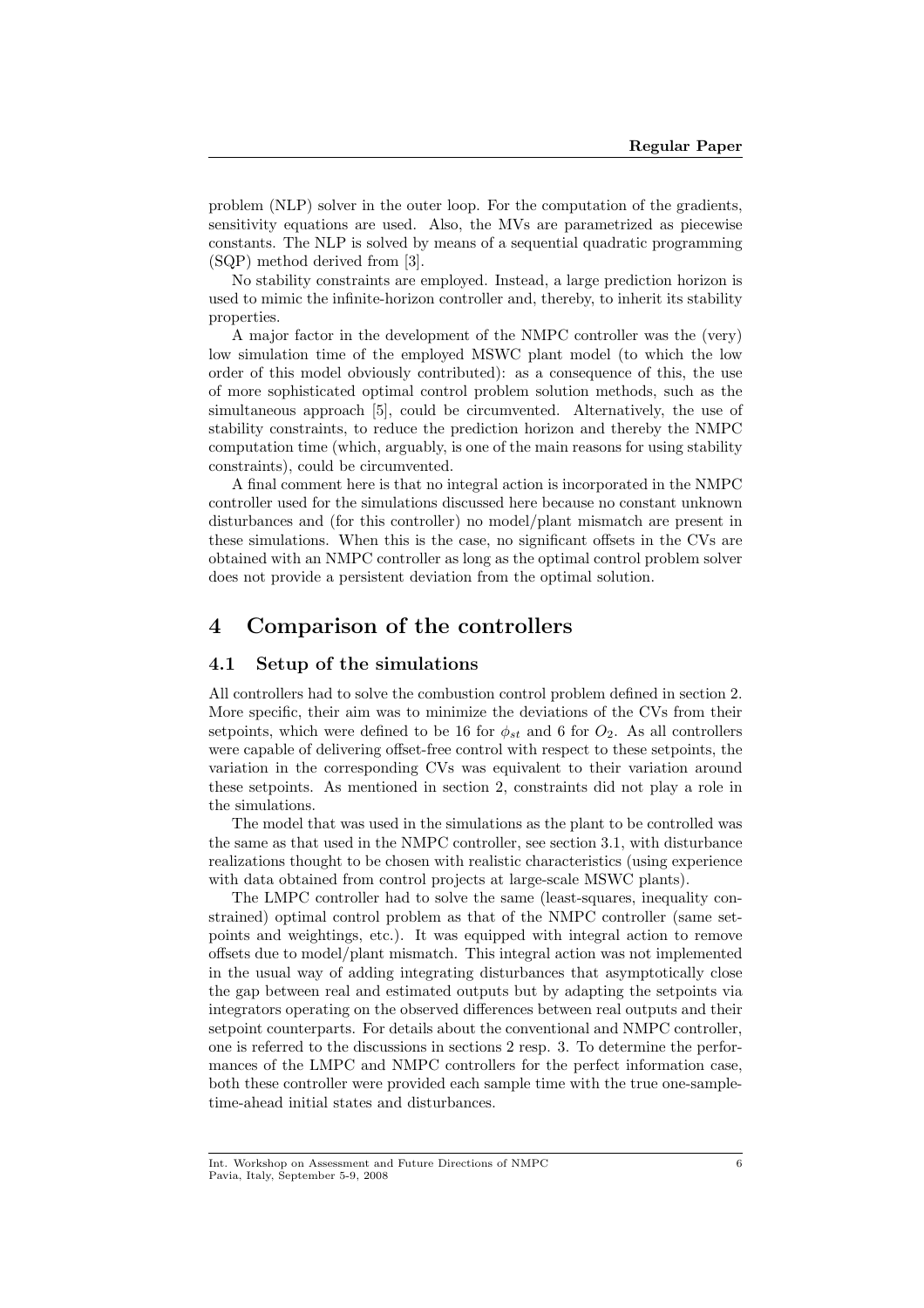

Figure 3: Open- & closed-loop MSWC CVs  $\phi_{st}$  and  $O_2$ : right-hand figures are detailed versions of corresponding left-hand figures for LMPC and NMPC case.

All simulations were carried out on a 2.33 GHz dual core processor computer. The sample time of model and controllers was 1 minute. The NMPC computation time was well below this sample time. More specific, this computation time was typically in the order of 15-30 seconds with the remark that the uppr bounds on the iterations to be performed by the SQP solver were set rather high.

#### 4.2 Results

From the simulations it followed that, for the considered perfect information case, an NMPC based MSW combustion controller clearly outperforms a conventional or LMPC based such controller. In fact, it almost manages to keep the CVs  $\phi_{st}$  and  $O_2$  "flat". See figure 3 and table 1 for typically encountered performance plots and figures.

Table 1: Standard deviations open- & closed-loop MSWC CVs  $\phi_{st}$  and  $O_2$ . open-loop conventional LMPC NMPC

| controller              |     |          |           |       |  |
|-------------------------|-----|----------|-----------|-------|--|
| $\text{STD}(\phi_{st})$ | 2.0 | $0.10\,$ | $0.016\,$ | 0.005 |  |
| $\text{STD}(O_2)$       | 2.0 | J.19     | ).050     | 0.006 |  |

A particular observation with respect to the MVs corresponding to these simulations (which for reasons of space are not depicted here) is that those corresponding to the NMPC controller much more heavily fluctuated than those corresponding to the conventional and LMPC based controller (sometimes even

Int. Workshop on Assessment and Future Directions of NMPC Pavia, Italy, September 5-9, 2008